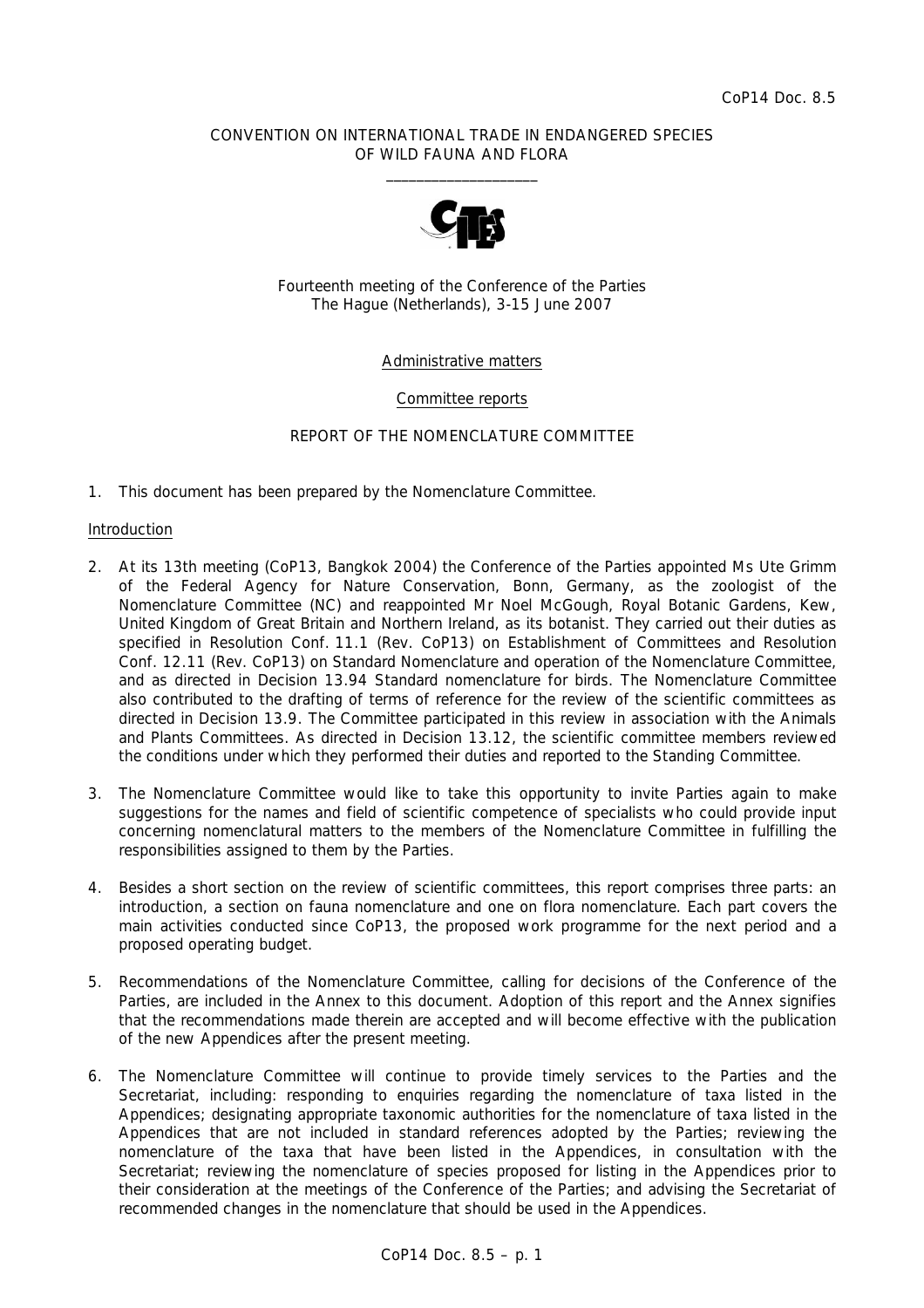7. The Nomenclature Committee appreciates the opportunity that has arisen to allow meetings of the full committee in association with the joint meetings of the Animals and Plants Committees. This has provided a greater opportunity for transparency in the workings of the committee. These meetings have proved to be popular with Parties and observers and the two meetings of the full committee held to date were well attended. All of the documentation for these meetings and the summary records have been published on the CITES website.

## Review of the scientific committees

8. The Nomenclature Committee, as part of its contribution to the review of the scientific committees, recommended that in future it could best function as a working group of the Animals and Plants Committees. This view was endorsed by all parties involved in the review. In the implementation of this recommendation, the Nomenclature Committee feels it is important that independence of decision-making on nomenclature and consistency of approach be maintained.

# Fauna nomenclature

9. Nomenclature matters concerning fauna were discussed in association with the 21st and 22nd meetings of the Animals Committee (AC21, Geneva, 20-25 May 2005, and AC22 Lima, 7-13 July 2006). All of the documentation for these meetings and the summary records were placed on, and remain available from the CITES website. The Nomenclature Committee would like to thank all those who participated in these meetings. Their intensive input was highly appreciated. The Nomenclature Committee is particularly grateful to Mr de Meulenaer (CITES Secretariat) for taking the minutes.

# Nomenclature issues related to CoP13 Decisions

# 10. Birds

 As required in Decision 13.94, the Nomenclature Committee proposes the following references for adoption as new reference for birds at the species level:

- Dickinson, E.C. (ed.) (2003): *The Howard and Moore Complete Checklist of the Birds of the World*. Revised and enlarged 3rd Edition. 1039 pp. London (Christopher Helm).
- Dickinson, E.C. (2005): Corrigenda 4 (02.06.2005) to Howard & Moore Edition 3 (2003). http://www.naturalis.nl/sites/naturalis.en/contents/i000764/corrigenda%204\_final.pdf (document available on the CITES website).

 Information on necessary changes with regard to a possible adoption of these references were discussed at the 2006 meeting of the Nomenclature Committee and are available on the CITES website. According to Dickinson *Psittacula intermedia* has to be regarded as a hybrid between *Psittacula cyanocephala* and *P. himalayana.* However, adopting this view would create implementation problems under CITES. It is therefore proposed to keep the name of *Psittacula intermedia* under CITES. Dickinson splits the current species *Trichoglossus haematodus* into five species: *haematodus, capistratus, forsteni, rubritorquis* and *weberi*. There may be technical implementation problems with regard to this change. Specialists disagree on whether some of these taxa are easily identifiable by morphological means. In addition these taxa are not geographically distinct with regard to the country of origin. Therefore it is proposed to keep the name of *Trichoglossus haematodus* in its current interpretation and still treat the taxa *capistratus, forsteni, rubritorquis* and *weberi* as subspecies.

11. *Chamaeleo excubitor*

 At CoP13, Kenya asked for the recognition of *Chamaeleo excubitor* as a separate species under CITES (see document CoP13 Doc. 59.2). This request was referred to the Nomenclature Committee. According to the standard reference currently adopted by the Parties, *C. excubitor* is treated as a subspecies of *Bradypodion fischeri*. The reference indicated by Kenya in document CoP13 Doc. 59.2 is a field guide and not a taxonomic publication revising the status of the taxon. There is a general consensus among herpetological taxonomists that the taxonomy of *Bradypodion fischeri* needs to be revised and that *excubitor* together with other taxa currently listed as subspecies may constitute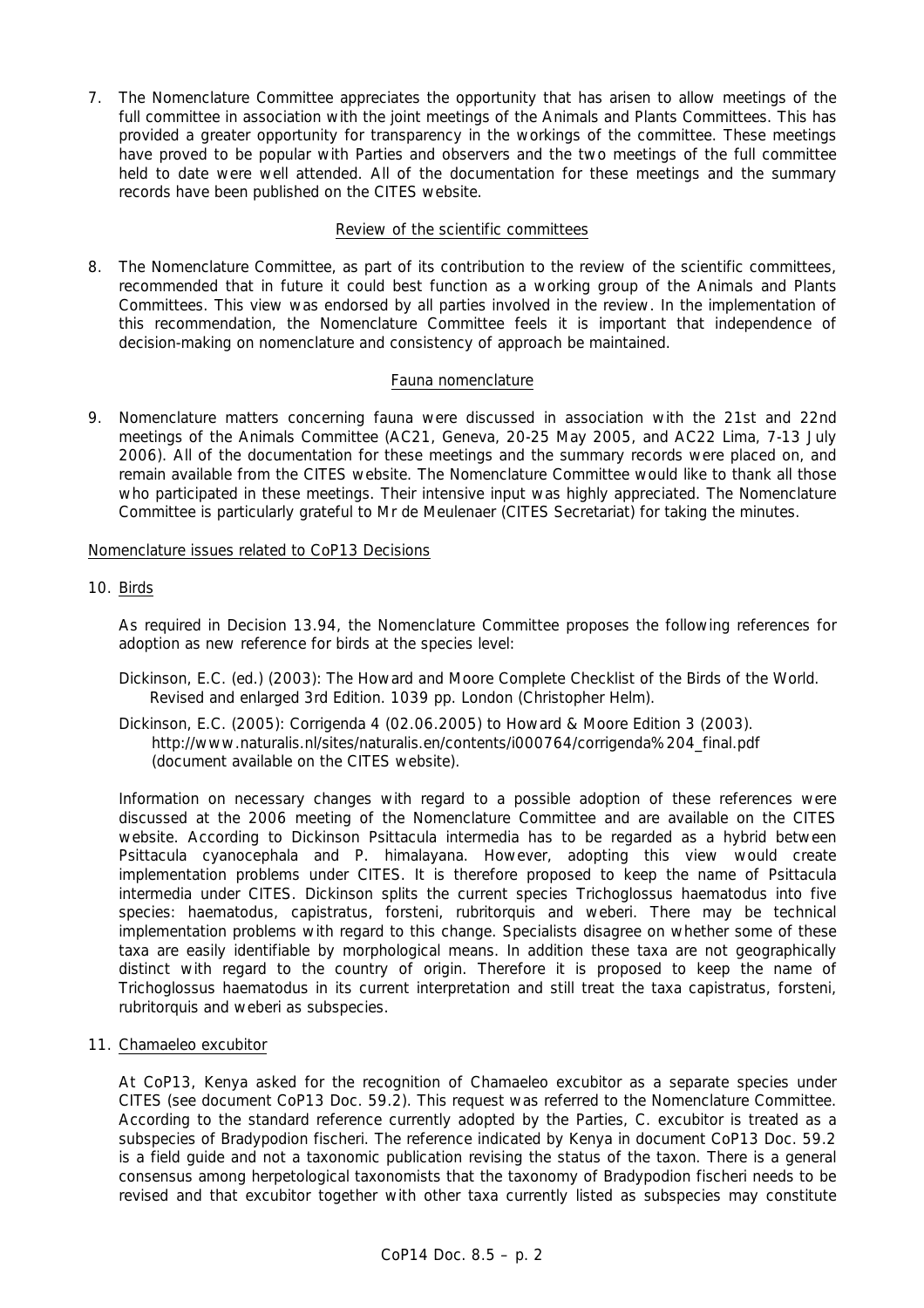species of their own. However, until now, the species *Bradypodion fischeri* has not been taxonomically revised and *excubitor* has been described and treated as a subspecies in all taxonomic publications dealing with this species complex. Therefore, until such time as a full taxonomic review has been published, the Nomenclature Committee proposes to treat *excubitor* as a subspecies of *Bradypodion fischeri.* When such a review is available, the Nomenclature Committee will reconsider the status of this taxon.

#### Status of other published references or checklists

#### 12. Mammals

 The Nomenclature Committee proposes the following reference for adoption as the new reference for mammals with the exception of the taxa mentioned below:

 *Wilson, D.E. & Reeder, D.M (ed.) (2005): Mammal Species of the World. A Taxonomic and Geographic Reference. 3rd edition. Vol. 1-2, xxxv + 2142 pages. Baltimore (The John Hopkins University Press).* 

 Information on necessary changes with regard to a possible adoption of this reference were discussed at the 2006 meeting of the Nomenclature Committee and are available on the CITES website. The former *Loxodonta africana cyclotis* is generally now regarded as a species in it own right. However, many questions remain to be answered. Its complete geographical distribution remains unknown. In addition the question of whether hybridization occurs between the two different taxa of the African elephant cannot yet be answered satisfactorily – nor, if it occurs, in what areas it occurs. In addition, the Nomenclature Committee is not aware of any method available to distinguish reliably between ivory derived from these two taxa. Therefore, it is proposed to retain the current interpretation of *Loxodonta africana* and treat the taxon *cyclotis* as a subspecies of *Loxodonta africana* under CITES.

 *Odocoileus virginianus mayensis* is now regarded as a *nomen nudum*, which means that it has no associated valid published taxonomic description. Guatemala, which listed the subspecies in Appendix III in 1981, should therefore be advised to indicate which of the two recognized subspecies of *Odocoilus virginianus (nelsoni* and *thomasi*) for the area of Guatemala is covered by the current CITES listing so that the subspecies name of the current Appendix III listing can be changed accordingly.

 The subspecies of *Ovis vignei* have been placed under two different species. The subspecies *arkal, bochariensis, cycloceros* (including *blanfordi*), *punjabiensis*, and *vignei* are placed under *Ovis aries* (= *Ovis orientalis*), the subspecies *servertzovi* is placed under to *Ovis ammon*. Taking into account the current split-listing of *Ovis vignei* and the fact that *Ovis aries* (= *Ovis orientalis*) also includes other subspecies that are not covered by the current CITES listings, it is proposed to take a conservative approach and keep the current interpretation of *Ovis vignei*, with reference to Wilson & Reeder (1993).

 In the past the CITES Nomenclature Committee agreed to use names based on a wild rather than a domestic form. Therefore the names of *Bos gaurus, Bos mutus, Bubalus arnee, Equus africanus, Equus przewalskii, Ovis orientalis ophion* should be kept.

## 13. Turtles and tortoises

 At the latest meeting of the Nomenclature Committee, a first rough draft for a new checklist for turtle and tortoise species compiled by Uwe Fritz and Peter Havaš Was discussed. As a reference is urgently needed for this reptile group, it was agreed to ask the IUCN/SSC Turtle and Tortoise Specialist Group to review further drafts. The co-chairs of the group, P.P. Van Diijk and A. Rhodin, kindly accepted to carry out this task. The Co-Chair of the Nomenclature Committee (Fauna) would like to express her great thanks to them not only for providing detailed comments on the first draft presented at the Nomenclature Committee meeting in July 2006 but also for reviewing the comprehensive second draft later in the year. These comments were extremely helpful in finalizing the checklist which has now been presented and placed on the CITES website. The Zoological Museum, Dresden intends to publish the checklist as a volume of "Zoologische Abhandlungen" in the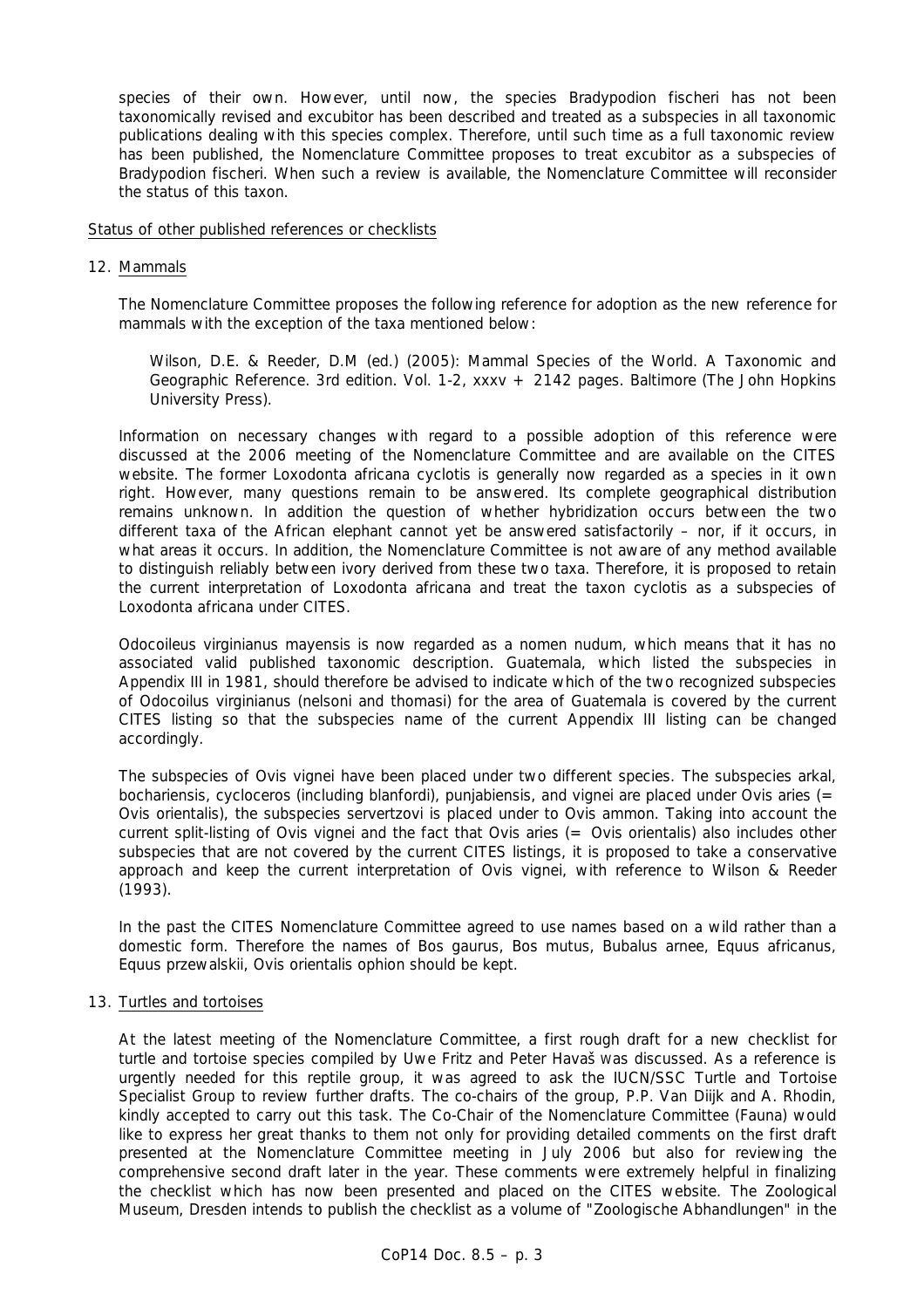course of 2007. All changes and adoption of the checklist are shown in the introductory table attached to the checklist which is available on the CITES website. Five current species described in the past years are now regarded as hybrid species, with parental species either included in the CITES Appendices other than the ones where the hybrid is currently listed in, or listed in different CITES Appendices. The adoption of this view would pose serious problems for CITES implementation. It is therefore proposed to keep their names under CITES listing. Specimens of these hybrids are morphologically distinct from their parents as well as other turtle species. This concerns *Mauremys iversoni, M. pritchardi, Ocadia glyphistoma, O. philippeni* and *Sacalia pseudocellata*. Split-listing of some species does not create problems as all the new species identified and covered by CITES are either morphologically different or differ with regard to their country of origin. In the case of the current listing of *Apalone ater* in Appendix I, this species has been downgraded to subspecies level as *Apalone spinifera atra.* However, this will cause no implementation problem as the subspecies *atra* is morphologically different from the other subspecies of *Apalone spinifera.* It is proposed to adopt the *CITES Checklist of Chelonians of the World* as the new reference for turtle and tortoise species at the species and family levels, however, the names of the taxa *Mauremys iversoni, M. pritchardi, Ocadia glyphistoma, O. philippeni*, and *Sacalia pseudocellata* should be kept.

## 14. *Cordylus* spp.

 It is proposed to adopt the 2006 update of "Broadley, D.G. (2006): *CITES Standard Reference for the Species of* Cordylus *(Cordylidae, Reptilia)*"*,* compiled at the request of the CITES Nomenclature Committee as new standard reference for *Cordylus* species. Information on necessary changes with regard to a possible adoption of this reference were discussed at the 2006 meeting of the Nomenclature Committee and are available on the CITES website.

## 15. Iguanidae genera *Amblyrhynchus, Brachylophus, Conolophus, Cyclura, Iguana, Sauromalus*

 The genera mentioned above belong to those reptile taxa for which there is currently no adopted reference at the species level. The IUCN/SSC Iguanidae Specialist group (A. C. Alberts) recommended the following publication for this purpose: "Hollingsworth, B.D. (2004): The Evolution of Iguanas: An Overview of Relationships and a Checklist of Species. pp. 19-44. In: Alberts, A.C., Carter, R.L., Hayes, W.K. & Martins, E.P. (Eds), *Iguanas: Biology and Conservation*. Berkeley (University of California Press). A.C. ALBERTS also recommended the acceptance *Cyclura lewisi* as a valid species under CITES on the basis of the revision by F. J. Burton 2004 (Revision to Species *Cyclura nubila lewisi*, the Grand Cayman Blue Iguana. *Caribbean Journal of Science*, 40(2): 198- 203.). Adopting these references will result in recognizing two more species of *Cyclura* compared to the current status *Cyclura stejnegeri*, a split from *C. cornuta* and *Cyclura lewisi*, a split from *C. nubila*. However, this will cause no implementation problems as there are morphological differences between these species. Therefore it is proposed to adopt the publication of Hollingsworth 2004 and Burton 2004 as standard reference for the genera *Amblyrhynchus, Brachylophus, Conolophus, Cyclura, Iguana,* and *Sauromalus.*

## 16. Amphibian species

 As already suggested and discussed at the Nomenclature Committee (Fauna) meeting in July 2006, the adoption of the "Taxonomic Checklist of CITES-listed Amphibians 2006", as extracted from Frost, D. R. (2004), *Amphibian Species of the World*, an online reference V. 3.0 on 7 April 2006 is proposed as the new reference for Amphibian species; complemented by the new description of *Dendrobates uakarii* of "Brown, J.L., Schulte, R. & Summers, K. (2006): A new species of Dendrobates (Anura: Dendrobatidae) from the Amazonian lowlands of Peru. *Zootaxa*, 1152: 45-58." The Checklist extracted from the Frost online database should be updated at least at every second meeting of the conference of the Parties. The documents discussed at the Nomenclature Committee meeting in 2006 as well as the checklist are available on the CITES website.

## 17. Theraphosidae

 As already suggested and discussed at the Nomenclature Committee (Fauna) meeting in July 2006 the adoption of the "Taxonomic Checklist of CITES listed Spider Species", as extracted from Platnick, N. (2006), *The World Spider Catalog*, online reference V. 6.5 on April 7 2006 is proposed as the new reference for Theraphosidae species. The Checklist extracted from the Platnick online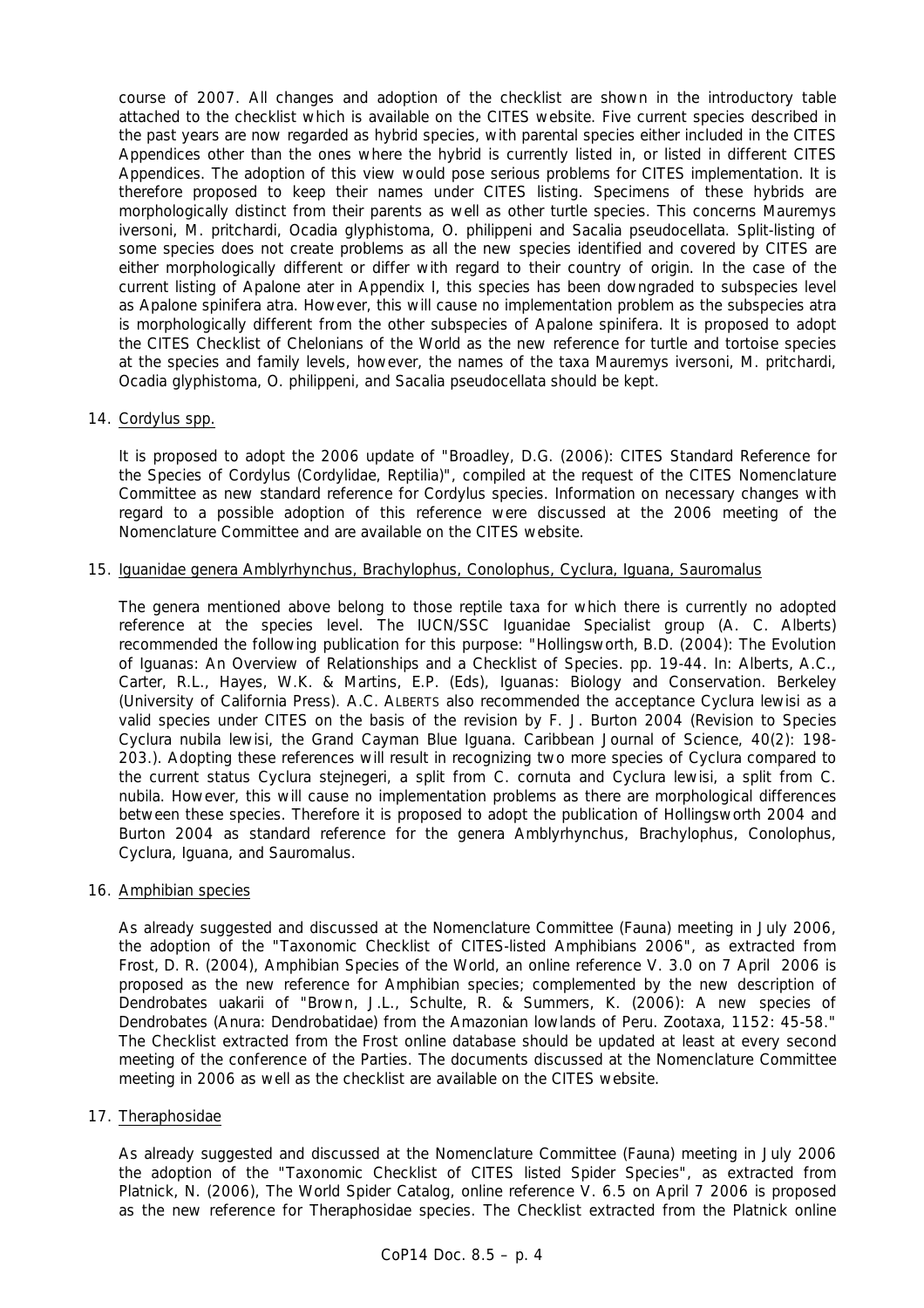database should be updated at least at every second meeting of the conference of the Parties. The documents discussed at the Nomenclature Committee meeting in 2006 as well as the checklist are available on the CITES website.

#### Proposed work programme

18. Corals

 Although corals comprise a large number of animal species listed in the CITES Appendices no publication or online database has been recognized in the past to serve as a standard reference. As corals (dead and live) are traded intensively, there is a great need to develop a CITES checklist for this group. However this will require specific funds.

## 19. Other animal groups

 Among the other animal groups without a recognized reference, the butterfly family Papilionidae seems to be the one with the most urgent need for the adoption of a standard reference. Currently, only the birdwing genera are covered by a reference. To identify a reference for the non-birdwing butterflies or to have a CITES checklist developed will be an additional priority for the Nomenclature Committee.

## Budget

- 20. The budget line for nomenclature was deleted at CoP12 (Santiago, 2002). Funding for nomenclature issues is now included in the budget line 'Support for Scientific Authorities'. This budget line is restricted and funds vital project work. It is therefore essential that the nomenclature programme be, as far as possible, funded from external sources. The Nomenclature Committee (Fauna) activities since the 13th meeting of the Conference of the Parties could only be carried out thanks to the availability of external funds. The UNEP-WCMC analysis of changes arising from the possible adoption of the new mammal reference was undertaken with the generous financial support of the Commission of the European Communities. The compilation of the CITES *Checklist of Chelonians of the World* was funded by the German Federal Ministry for Environment, Nature Conservation and Nuclear Safety and the Zoological Museum Dresden.
- 21. The Nomenclature Committee (fauna) proposes a budget of USD 42,000 for the period between CoP14 and CoP15 to cover expenditure related to its activities concerning the nomenclature of fauna, and particularly those referred to in paragraph 17-18.

| Project/Year | 2008              | 2009              | 2010              | <b>Total</b>      |
|--------------|-------------------|-------------------|-------------------|-------------------|
| Corals       | USD 10,000        | USD 8,000         | USD 6,000         | USD 24,000        |
| Papilionidae | USD 3,000         | USD 3,000         |                   | USD 6,000         |
| Publication  |                   |                   | USD 12,000        | USD 12,000        |
| Total        | <b>USD 13,000</b> | <b>USD 11,000</b> | <b>USD 18,000</b> | <b>USD 42,000</b> |

## Flora nomenclature

22. Nomenclature matters concerning flora were discussed in association with the 15th and 16th meetings of the Plants Committee (PC15, Geneva, 17-21 May 2005, and PC16, Lima, 3-8 July 2006). Separate Nomenclature Committee (flora) meetings were held on 18 May 2005 and 4 July 2006. All of the documentation for these meetings and the summary records were placed on, and remain available on the CITES website. The Nomenclature Committee would like to thank all those who participated in these meetings. Their active and constructive input was highly appreciated. The Nomenclature Committee is particularly grateful to Ms Milena Sosa Schmidt and Mr David Morgan (CITES Secretariat) for taking the minutes.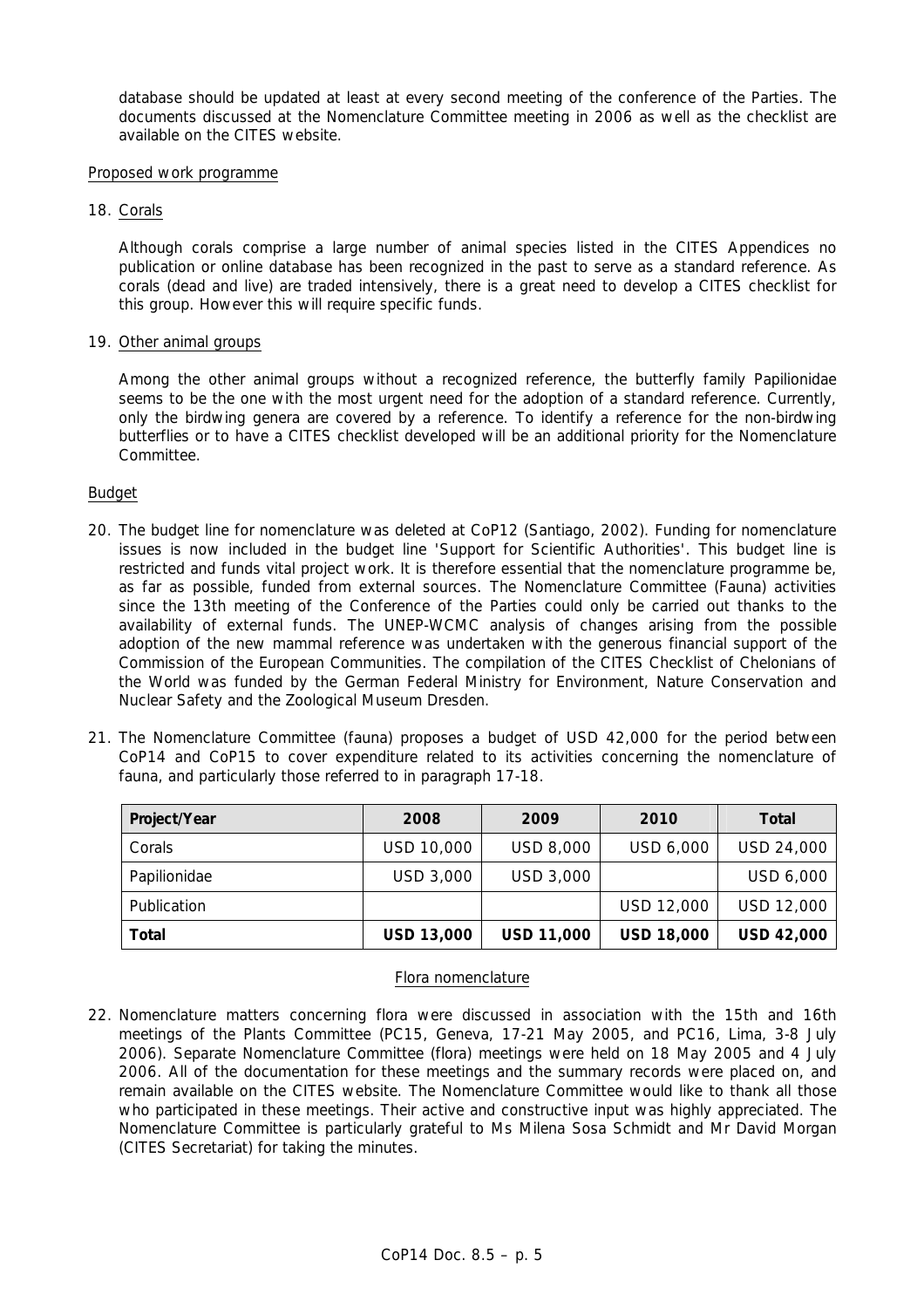#### Status of checklists

23. Between CoP13 and CoP14, three checklists were completed and one update of a published checklist was produced. *The CITES Orchid Checklist Volume 4* covers species in the genera *Aerides, Coelogyne, Comparettia* and *Masdevallia* and was published and distributed to the Parties with Notification No. 2006/029 of 28 April 2006. The production and publication of this work was made possible by financial assistance from the CITES Trust Fund and the Royal Botanic Gardens, Kew. The final text of the *CITES Checklist for Bulbophyllum and allied taxa* (Orchidaceae) was placed on the CITES website in December 2006. A draft version of this checklist was first made available for comment on the CITES website in 2005 and Parties informed of this through Notification No. 2005/049 of 29 August 2005. The comments received by Parties were incorporated in the final text. The Checklist will be published in printed form and on CD-ROM in 2007, subject to funding. The production of this comprehensive work was made possible by work carried out by the University of Vienna and generous financial support from the CITES Management Authority of Austria.

 Following consultation with experts and liaison with the region, *Plants of Southern Africa*  (Germishuizen, G. & Meyer N.L. (eds.) 2003) was selected as the most appropriate reference for species of the genus *Hoodia*. A draft version of the *Guaiacum* checklist was placed on the CITES website in 2005 as a Nomenclature Committee document and the final version published in late 2006. The production of this checklist was made possible by work carried out by the CITES Authorities of Germany and Mexico. An early version of *An Update and Supplement to the CITES Aloe & Pachypodium Checklist* was also placed on the CITES website in 2005 as a Nomenclature Committee document. The final version of this supplement was posted on the CITES website in December 2006 and a printed copy will be published in 2007, subject to funding.

The checklists that are proposed for adoption are:

- Germishuizen, G. & Meyer, N.L. (eds.) (2003). Plants of Southern Africa: an annotated checklist. *Strelitzia* 14: 561. National Botanical Institute, Pretoria, South Africa. (For *Hoodia*).
- Davila, Aranda & Schippmann, U. (2006): Lista de especies, nomenclatura y distribución en el genero Guaiacum. - Medicinal Plant Conservation 12: #-#. (CITES website)
- Smith, M.J., Brodie, C., Kowalczyk, J., Michnowicz, S., McGough, H.N. & Roberts, J.A. (2006). *CITES Orchid Checklist Volume 4*. For the genera: *Aerides*, *Coelogyne*, *Comparettia* and *Masdevallia*. Royal Botanic Gardens Kew, UK.
- Lüthy, J.M. (2007). *An Update and Supplement to the CITES* Aloe *&* Pachypodium *Checklist.* CITES Management Authority of Switzerland, Bern, Switzerland. (CITES website).
- Sieder, A., Rainer, H., Kiehn, M. (2007): *CITES checklist for* Bulbophyllum *and allied taxa (Orchidaceae)*. Address of the authors: Department of Biogeography and Botanical Garden of the University of Vienna; Rennweg 14, A-1030 Vienna, Austria. (CITES website).

#### Proposed work programme

24. The budget line for nomenclature was deleted at CoP12 (Santiago, 2002). Funding for nomenclature issues is now included in the budget line 'Support for Scientific Authorities'. This budget line is restricted and funds vital project work. It is therefore essential that the nomenclature programme be, as far as possible, funded from external sources. Of the 12 major checklists published to date, six have been fully funded by sponsors and the remaining six have only required partial funding from the Trust Fund. This has been a highly successful programme. However some future core funding will be required to obtain funds from other sources.

 The Nomenclature Committee is particularly grateful to the CITES Authorities of Austria, Germany, Mexico and Switzerland, the University of Vienna, Austria and the Royal Botanic Gardens, Kew, United Kingdom, for their support of the production of checklists since the 13th meeting of the Conference of the Parties.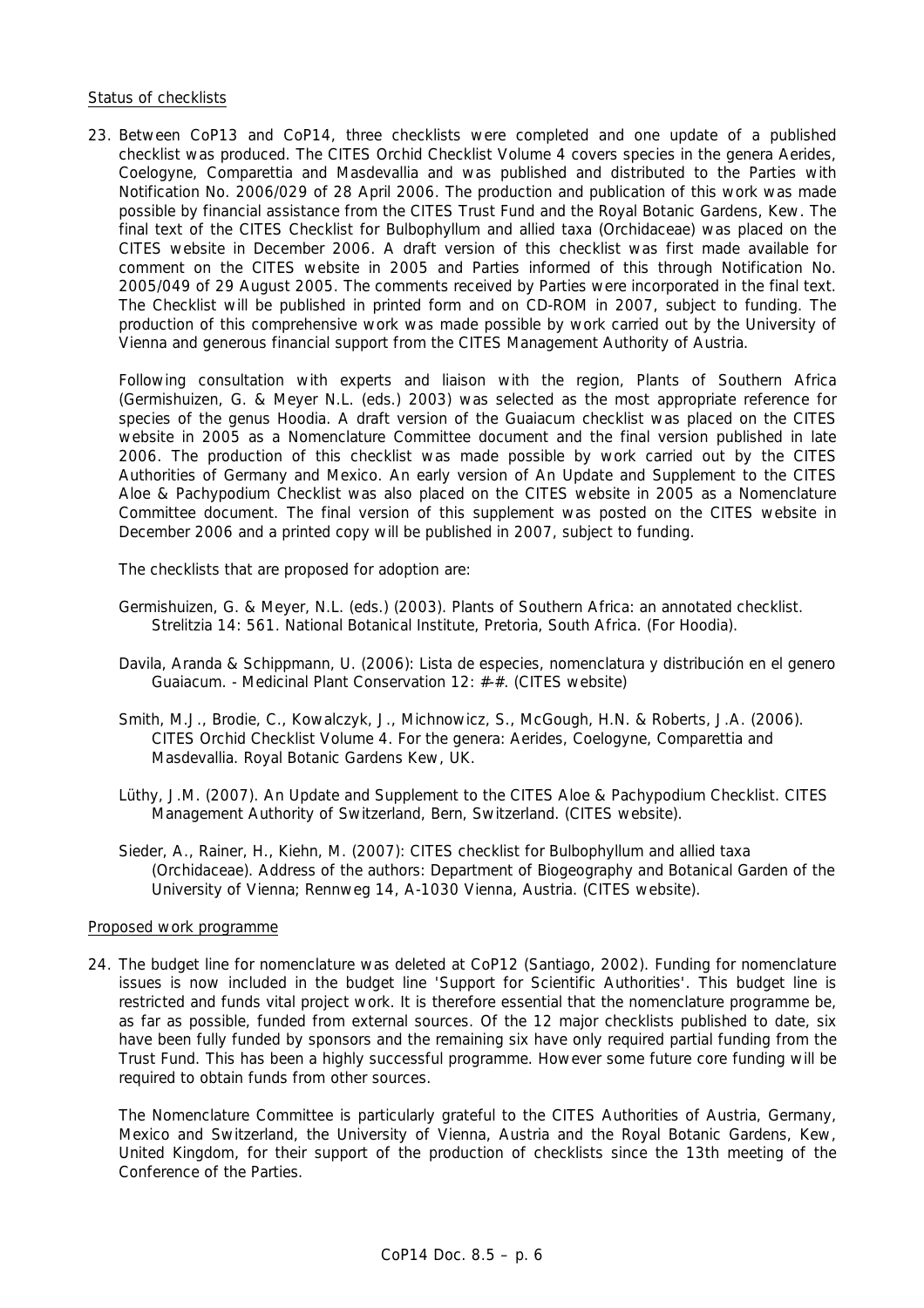## Cactus checklist

25. The *CITES Cactaceae Checklist* 1999 was adopted as the standard reference for Cactaceae. This volume is now out of print. *The New Cactus Lexicon* was published in 2006 (Hunt, D. Ed.) compiled and edited by members of the International Cactaceae Systematics Group. This work can form the basis of a revised cactus checklist. The Lexicon itself is a vital reference, comprising two volumes of over 900 pages including full illustrations of all species. However, it is an expensive publication outside the budget of most CITES Authorities. A new edition of the CITES cactus checklist will also provide the opportunity for the checklist to be posted on the web, thereby making it available to a wide range of CITES users. The cactus checklist is one of the most widely used CITES checklists. It is therefore imperative that the Parties have access to an updated version. As the Lexicon has now been published, work can now commence, with the cooperation of the editor, to produce an extract which will form the basis of the next edition of the CITES cactus checklist.

## Orchid checklists

26. Orchid checklist - remaining taxa in trade. A significant number of the major genera in trade have been covered by *Orchid Checklist* volumes 1-4. It would seem useful to produce a volume that includes an update of earlier volumes and, as appropriate, an additional list of traded taxa not included in the earlier volumes.

The Royal Botanic Gardens, Kew in cooperation with a global network of orchid experts has compiled a world checklist of orchids as part of the *World Checklist of Monocotyledons*. The database already includes some 25,000 accepted names and about 45,000 synonyms. Authorities, places of publication and distributions are also included. It is hoped that this global checklist will form an important reference source for CITES. It has the potential to form the scientific core on which future standard references are based. Much of the research for additional CITES orchid checklists has already been carried out by this project. All that is required is a small amount of funds to facilitate the preparation of a checklist suitable for CITES users. This process would involve checking of the proposed new text by an additional international panel of experts to ensure acceptance by the CITES Parties.

A number of Parties have indicated that they urgently require an update of volume 1 of the checklist which includes the widely traded genera *Paphiopedilum* and *Phragmipedium.* Volume 1 was published in 1995, and many new taxa have been published since that time and that are in demand in international trade. Work will therefore commence on an update to Volume 1 of the orchid checklist. The Plants Committee will be asked to recommend experts for the international review panel.

#### Other issues

27. No reference has been adopted for the genus of tree-ferns *Cyathea.* One possible reference source is *World Ferns* (Hassler and Swale, 2001). This reference is available on CD-ROM and will be reviewed by the Nomenclature Committee to assess whether it is suitable for adoption as a CITES standard reference.

#### Budget

28. The Nomenclature Committee (flora) proposes a budget of USD 39,000 for the period between CoP14 and CoP15 to cover expenditure related to its activities concerning the nomenclature of flora, and particularly those referred to in paragraph 23.

| Project/Year | 2008              | 2009       | 2010             | Total             |
|--------------|-------------------|------------|------------------|-------------------|
| Orchids      | USD 5,000         | USD 5,000  | USD 5,000        | USD 15,000        |
| Cacti        | USD 6,000         | USD 6,000  |                  | USD 12,000        |
| Publication  | USD 6,000         | USD 6,000  |                  | <b>USD 12,000</b> |
| Total        | <b>USD 17,000</b> | USD 17,000 | <b>USD 5,000</b> | USD 39,000        |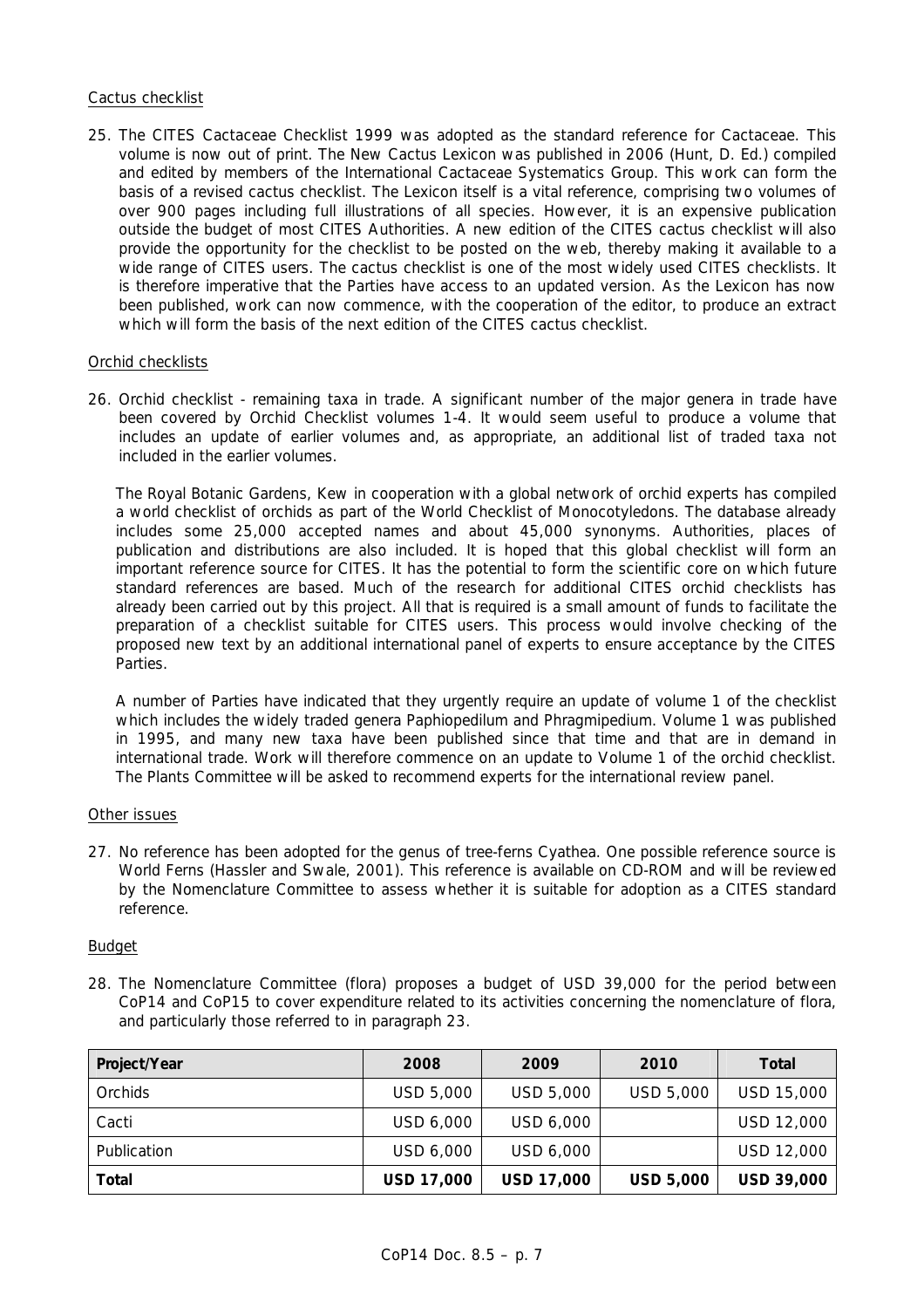## COMMENTS FROM THE SECRETARIAT

- A. The Secretariat welcomes the adoption of standard checklists for taxa where these do not already exist. Whilst recognizing the need to keep up with current understanding of taxonomy and nomenclature, the Secretariat does have some concerns about the practical and legal implications of alterations to the names of species already included in the Appendices. The Secretariat therefore recommends that Parties study carefully the practical and legal ramifications of the proposals made by the Nomenclature Committee.
- B. The Secretariat also believes that in order to strengthen the global effort to meet the World Summit on Sustainable Development target of significantly reducing the rate of biodiversity loss by 2010, it would be sensible to try to ensure greater harmonization between biodiversity-related multilateral environmental agreements in the field of taxonomy and nomenclature. Consequently the Secretariat proposes the following draft decision in this regard.

## *Directed to the Secretariat*

- 14.XX In close cooperation with the Nomenclature Committee, the Secretariat shall, in the implementation of its memoranda of understanding or cooperation, or programmes of work with other biodiversity-related multilateral environmental agreements, continue to consider ways of harmonizing the taxonomy and nomenclature of species included in their respective provisions. The Secretariat shall report and make recommendations on this matter at the 15th meeting of the Conference of the Parties.
- C. Concerning the budgetary recommendations in paragraphs 21 and 28 of this document, the Secretariat suggests that these be considered under agenda item 7 and in the light of the review of scientific committees discussed in document CoP14 Doc. 12.
- D. In order to simplify their use, following the present meeting and unless the Parties object, the Secretariat intends to rearrange the listing of animal species in the Appendices in order to present them in alphabetical order at the order, family and generic levels. A similar presentation is already used for flora listed in the Appendices. The Secretariat has consulted the zoologist of the Nomenclature Committee who agrees with the suggestion.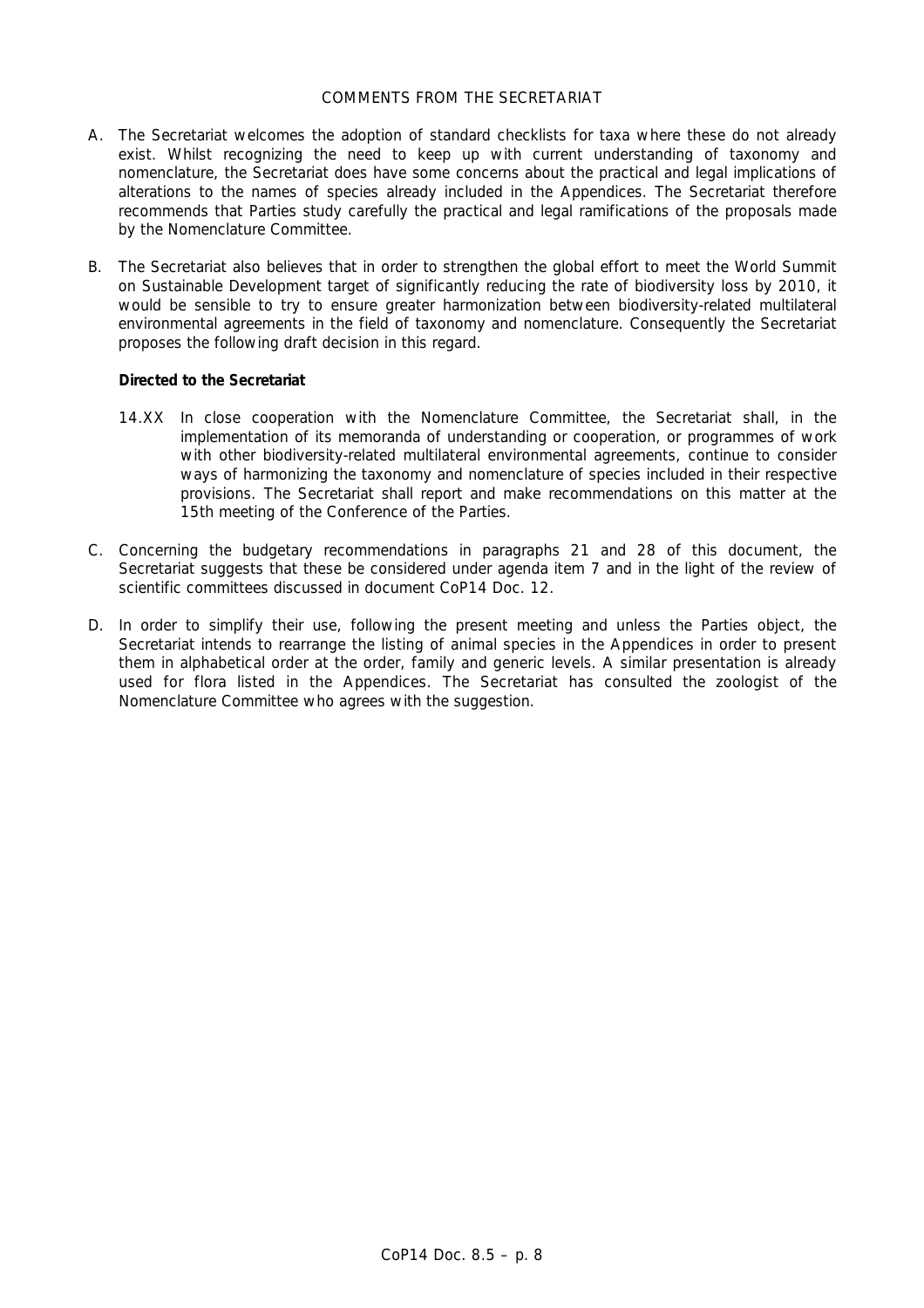## Recommendations of the Nomenclature Committee

## FAUNA

The Nomenclature Committee recommends to amend and update the Annex to Resolution Conf. 12.11 (Rev. CoP13) by changing the list of standard references for animals adopted by the Conference of the Parties as follows:

## Mammalia

Delete all current references and replace by:

- WILSON, D. E. & REEDER, D. M. (ed.) (2005): Mammal Species of the World. A Taxonomic and Geographic Reference. Third edition, Vol. 1-2, xxxv + 2142 pp. Baltimore (John Hopkins University Press). [for all mammals – with the exception of the recognition of the following names for wild forms of species (in preference to names for domestic forms): *Bos gaurus, Bos mutus, Bubalus arnee, Equus africanus, Equus przewalskii, Ovis orientalis ophion;* and with the exception of the species mentioned below]
- WILSON, D. E. & REEDER, D. M. (1993): Mammal Species of the World: a Taxonomic and Geographic Reference. Second edition. xviii + 1207 pp., Washington (Smithsonian Institution Press). [for *Loxodonta africana* and *Ovis vignei*]

## Birds

 Delete all current references with the exception of MORONY, BOCK & FERRAND 1975 and add DICKINSON 2003 and 2005 [for all bird species except for the taxa mentioned below] and the reference of COLLAR (1997) [for *Psittacula intermedia* and *Trichoglossus haematodus*] so that it reads:

- MORONY, J. J., BOCK, W. J. & FARRAND, J., JR. (1975): Reference List of the Birds of the World. American Museum of Natural History. 207 pp. [for order- and family-level names for birds]
- DICKINSON, E.C. (ed.)(2003): The Howard and Moore Complete Checklist of the Birds of the World. Revised and enlarged 3rd Edition. 1039 pp. London (Christopher Helm).
- DICKINSON, E.C. (2005): Corrigenda 4 (02.06.2005) to Howard & Moore Edition 3 (2003). http://www.naturalis.nl/sites/naturalis.en/contents/i000764/corrigenda%204\_final.pdf (available at the CITES website) [for all bird species - except for the taxa mentioned below]
- COLLAR, N. J. (1997) Family Psittacidae (Parrots). In del HOYO, J., ELLIOT, A. AND SARGATAL, J. (eds.), Handbook of the Birds of the World, **4** (Sandgrouse to Cuckoos): 280-477. Barcelona (Lynx Edicions). [for *Psittacus intermedia* and *Trichoglossus haematodus*]

#### Reptiles

 Delete the references of KARL & TICHY 1999, MCCORD & al. 2000 and 2002, PERÄLÄ 2001, and WEBB 2002; change WERMUTH & MERTENS 1996 and add FRITZ & HAVAŠ 2006, HOLLINGSWORTH , and BURTON 2004 so that it reads:

- ANDREONE, F., MATTIOLI, F., JESU, R. & RANDRIANIRINA, J. E. (2001): Two new chameleons of the genus *Calumma* from north-east Madagascar, with observations on hemipenial morphology in the *Calumma furcifer* group (Reptilia, Squamata, Chamaeleonidae). - Herpetological Journal, **11**: 53- 68. [for *Calumma vatosoa* & *Calumma vencesi*]
- AVILA PIRES, T. C. S. (1995): Lizards of Brazilian Amazonia. Zool. Verh. , **299**: 706 pp. [for *Tupinambis*]
- BÖHME, W. (1997): Eine neue Chamäleon-Art aus der *Calumma gastrotaenia* Verwandtschaft Ost-Madagaskars. - Herpetofauna (Weinstadt), **19** (107): 5-10. [for *Calumma glawi*]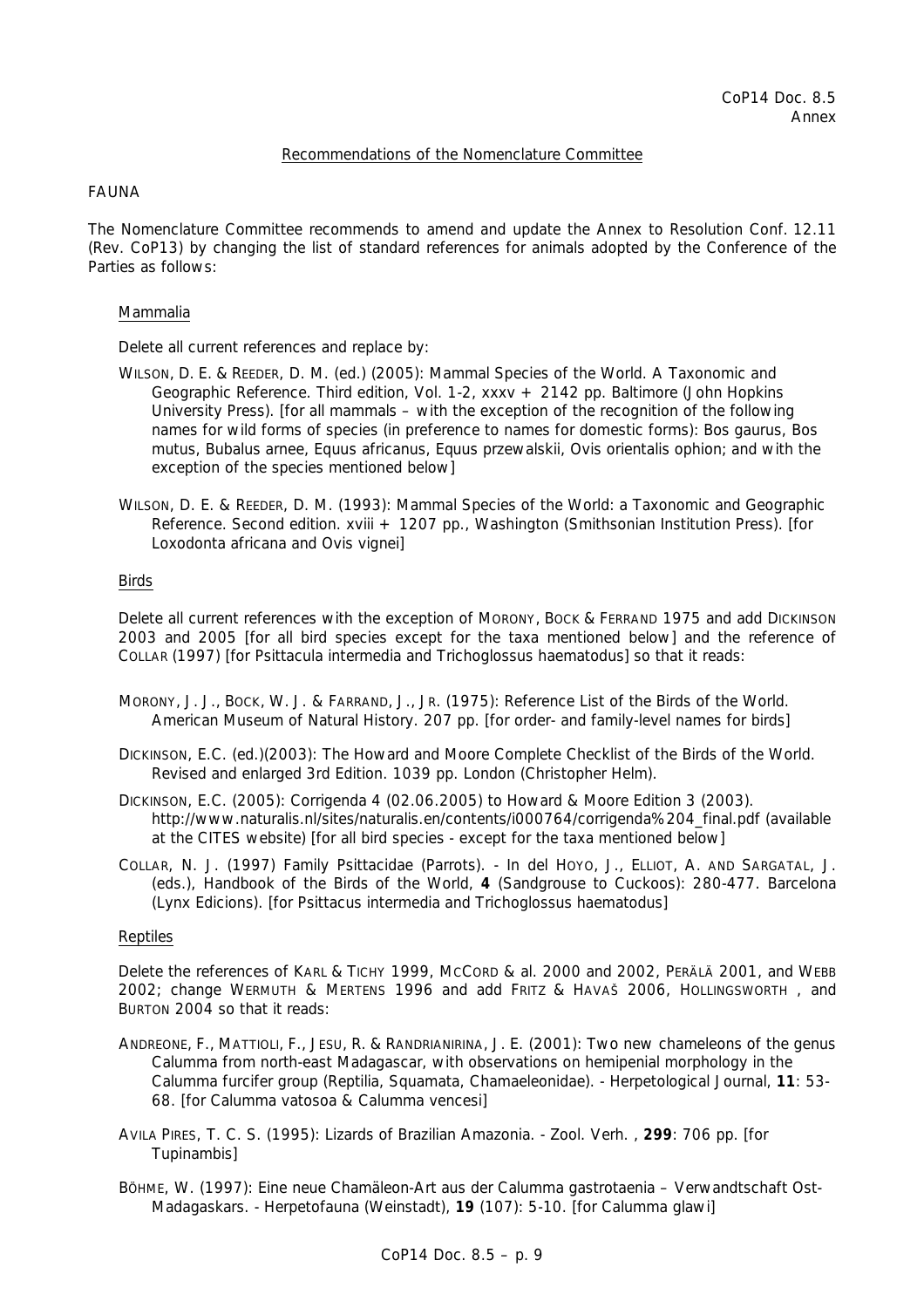- BÖHME, W. (2003): Checklist of the living monitor lizards of the world (family Varanidae). Zoologische Verhandelingen. Leiden, **341**: 1-43. [for Varanidae]
- BROADLEY, D. G. (2006): CITES Standard reference for the species of *Cordylus* (Cordylidae, Reptilia) prepared at the request of the CITES Nomenclature Committee (available on the CITES website) [for *Cordylus*]
- BURTON, F.J. (2004): Revision to Species *Cyclura nubila lewisi*, the Grand Cayman Blue Iguana. Caribbean Journal of Science, **40**(2): 198-203. [for *Cyclura lewisi*]
- CEI, J. M. (1993): Reptiles del noroeste, nordeste y este de la Argentina herpetofauna de las selvas subtropicales, puna y pampa. - Monografie XIV, Museo Regionale di Scienze Naturali. [for *Tupinambis*]
- COLLI, G. R., PÉRES, A. K. & DA CUNHA, H. J. (1998): A new species of *Tupinambis* (Squamata: Teiidae) from central Brazil, with an analysis of morphological and genetic variation in the genus. - Herpetologica **54:** 477-492. [for *Tupinambis cerradensis*]

DIRKSEN, L. (2002): Anakondas. NTV Wissenschaft. [for *Eunectes beniensis*]

- FRITZ, U. & HAVAŠ, P. (2006): CITES Checklist of Chelonians of the World. (pdf available on the CITES website) [for Testudines for species and family names – with the exception of the retention of the following names *Mauremys iversoni, Mauremys pritchardi, Ocadia glyphistoma, Ocadia philippeni, Sacalia pseudocellata*]
- HALLMANN, G., KRÜGER, J. & TRAUTMANN, G. (1997): Faszinierende Taggeckos Die Gattung *Phelsuma*. 229 pp. Münster (Natur & Tier-Verlag)(ISBN 3-931587-10-X). [for the genus *Phelsuma*]
- HARVEY, M. B., BARKER, D. B., AMMERMAN, L. K. & CHIPPINDALE, P. T. (2000): Systematics of pythons of the *Morelia amethistina* complex (Serpentes: Boidae) with the description of three new species. - Herpetological Monographs, **14:** 139-185. [for *Morelia clastolepis, Morelia nauta* & *Morelia tracyae*, and elevation to species level of *Morelia kinghorni*]
- HEDGES, B. S., ESTRADA, A. R. & DIAZ, L. M. (1999): New snake (*Tropidophis*) from western Cuba. Copeia **1999**(2): 376-381. [for *Tropidophis celiae*]
- HEDGES, B. S. & GARRIDO, O. (1999): A new snake of the genus *Tropidophis* (Tropidophiidae) from central Cuba. - Journal of Herpetology, **33**: 436-441. [for *Tropidophis spiritus*]
- HEDGES, B. S., GARRIDO, O. & DIAZ, L. M. (2001): A new banded snake of the genus *Tropidophis*  (Tropidophiidae) from north-central Cuba. - Journal of Herpetology, **35**: 615-617. [for *Tropidophis morenoi*]
- HEDGES, B. S. & GARRIDO, O. (2002): A new snake of the *genus Tropidophis* (Tropidophiidae) from Eastern Cuba. - Journal of Herpetology, **36**:157-161. [for *Tropidophis hendersoni*]
- HOLLINGSWORTH, B.D. (2004): The Evolution of Iguanas: An Overview of Relationships and a Checklist of Species. pp. 19-44. In: ALBERTS, A.C., CARTER, R.L., HAYES, W.K. & MARTINS, E.P. (Eds), Iguanas: Biology and Conservation. Berkeley (University of California Press). [for Iguanidae]
- JACOBS, H. J. (2003): A further new emerald tree monitor lizard of the *Varanus prasinus* species group from Waigeo, West Irian (Squamata: Sauria: Varanidae). - Salamandra, **39**(2): 65-74. [for *Varanus boehmei*]
- JESU, R., MATTIOLI, F. & SCHIMENTI, G. (1999): On the discovery of a new large chameleon inhabiting the limestone outcrops of western Madagascar: *Furcifer nicosiai sp. nov.* (Reptilia, Chamaeleonidae). - Doriana **7**(311): 1-14. [for *Furcifer nicosiai*]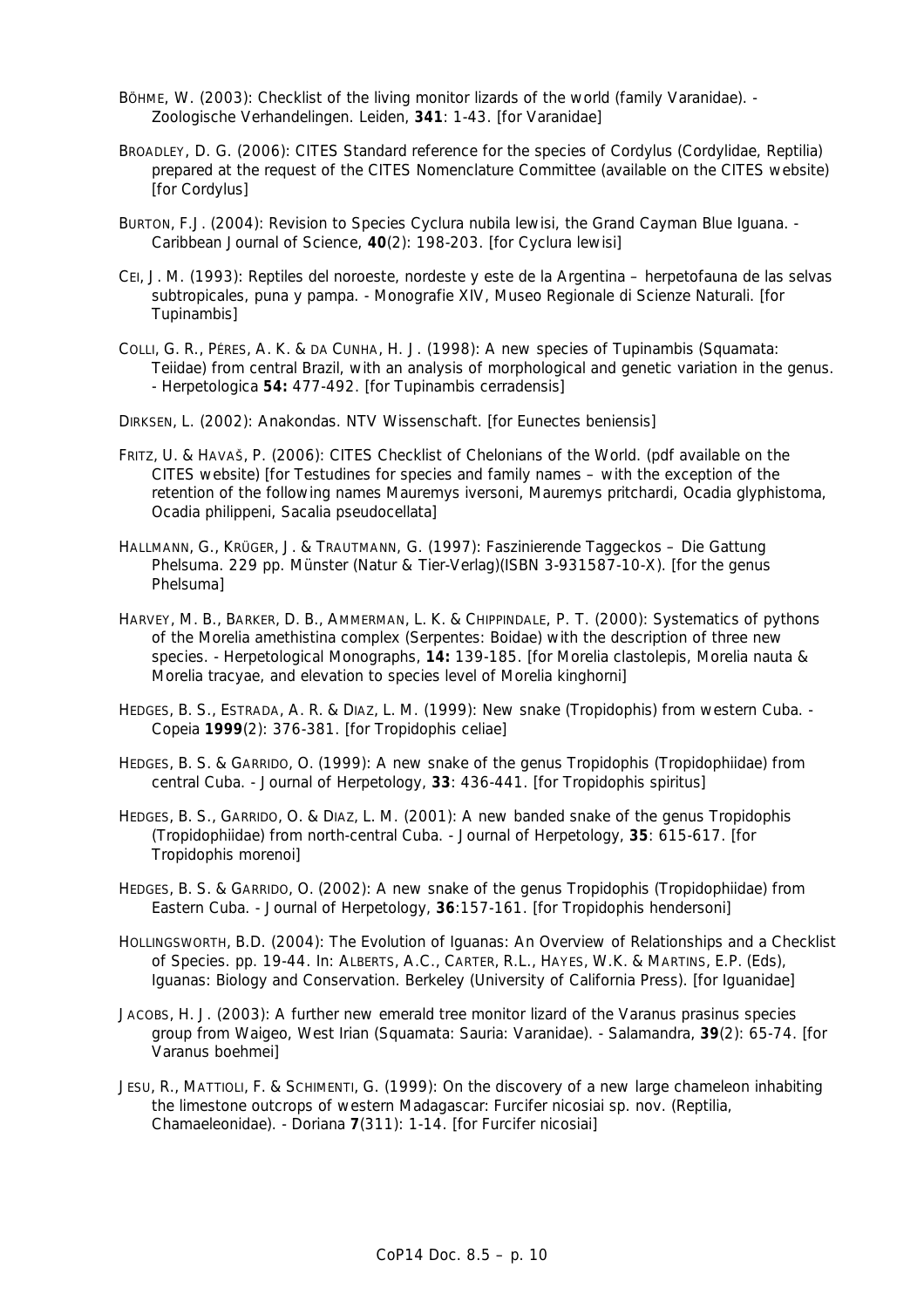- KEOGH, J. S., BARKER, D. G. & SHINE, R. 2001. Heavily exploited but poorly known: systematics and biogeography of commercially harvested pythons (*Python curtus* group) in Southeast Asia. - Biological Journal of the Linnean Society, **73**: 113-129. [for *Python breitensteini* & *Python brongersmai*]
- KLAVER, C. J. J. AND BÖHME, W. (1997): Chamaeleonidae. Das Tierreich, **112**, 85 pp. [for *Bradypodion, Brookesia, Calumma, Chamaeleo* & *Furcifer* – except for the recognition of *Calumma andringitaensis, C. guillaumeti, C. hilleniusi* & *C. marojezensis* as valid species]
- MANZANI, P. R. & ABE, A. S. (1997): A new species of *Tupinambis* Daudin, 1802 (Squamata, Teiidae) from central Brazil. - Boletim do Museu Nacional Nov. Ser. Zool., **382**: 1-10. [for *Tupinambis quadrilineatus*]
- MANZANI, P. R. & ABE, A. S. (2002): A new species of *Tupinambis* Daudin, 1803 from southeastern Brazil.- Arquivos do Museu Nacional, Rio de Janeiro, **60**(4): 295-302. [for *Tupinambis palustris*]
- MASSARY, J.-C. DE & HOOGMOED, M. (2001): The valid name for *Crocodilurus lacertinus auctorum* (nec Daudin, 1802) (Squamata: Teiidae). - Journal of Herpetology, **35**: 353-357. [for *Crocodilurus amazonicus*]
- MCDIARMID, R. W., CAMPBELL, J. A. & TOURÉ, T. A. (1999): Snake Species of the World. A Taxonomic and Geographic Reference. Volume **1**., Washington, DC. (The Herpetologists' League). [for Loxocemidae, Pythonidae, Boidae, Bolyeriidae, Tropidophiidae & Viperidae – except for the retention of the genera *Acrantophis, Sanzinia, Calabaria* & *Lichanura* and the recognition of *Epicrates maurus* as a valid species]
- NUSSBAUM, R. A., RAXWORTHY, C. J., RASELIMANANA, A. P. & RAMANAMANJATO, J. B. 2000. New species of day gecko, *Phelsuma* Gray (Reptilia: Squamata: Gekkonidae), from the Reserve Naturelle Integrale d'Andohahela, south Madagascar. *Copeia* 2000: 763-770. [for *Phelsuma malamakibo*]
- POUGH, F. H., ANDREWS, R. M., CADLE, J. E., CRUMP, M. L., SAVITZKY, A. H. & WELLS, K. D. (1998): Herpetology. Upper Saddle River/New Jersey (Prentice Hall). [for delimitation of families within the Sauria]
- RÖSLER , H., OBST, F. J. & SEIPP, R. (2001): Eine neue Taggecko-Art von Westmadagaskar: *Phelsuma hielscheri* sp. n. (Reptilia: Sauria: Gekkonidae). - Zool. Abhandl. Staatl. Mus. Tierk. Dresden, **51:** 51-60. [for *Phelsuma hielscheri*]
- SLOWINSKI, J. B. & WÜSTER, W. (2000.): A new cobra (Elapidae: Naja) from Myanmar (Burma). Herpetologica, **56**: 257-270. [for *Naja mandalayensis*]
- TILBURY, C. (1998): Two new chameleons (Sauria: Chamaeleonidae) from isolated Afromontane forests in Sudan and Ethiopia. - Bonner Zoologische Beiträge, **47**: 293-299. [for *Chamaeleo balebicornutus* & *Chamaeleo conirostratus*]
- WERMUTH, H. & MERTENS, R. (1996) (reprint): Schildkröte, Krokodile, Brückenechsen. xvii + 506 pp. Jena (Gustav Fischer Verlag). [for Testudines order names, Crocodylia & Rhynchocephalia]
- WILMS, T. (2001): Dornschwanzagamen: Lebensweise, Pflege, Zucht. 142 pp. Offenbach (Herpeton, Verlag Elke Köhler) ( ISBN 3-9806214-7-2). [for the genus *Uromastyx*]
- WÜSTER, W. (1996): Taxonomic change and toxinology: systematic revisions of the Asiatic cobras *Naja naja* species complex. - Toxicon, **34**: 339-406. [for *Naja atra, Naja kaouthia, Naja oxiana, Naja philippinensis, Naja sagittifera, Naja samarensis, Naja siamensis, Naja sputatrix* & *Naja sumatrana*]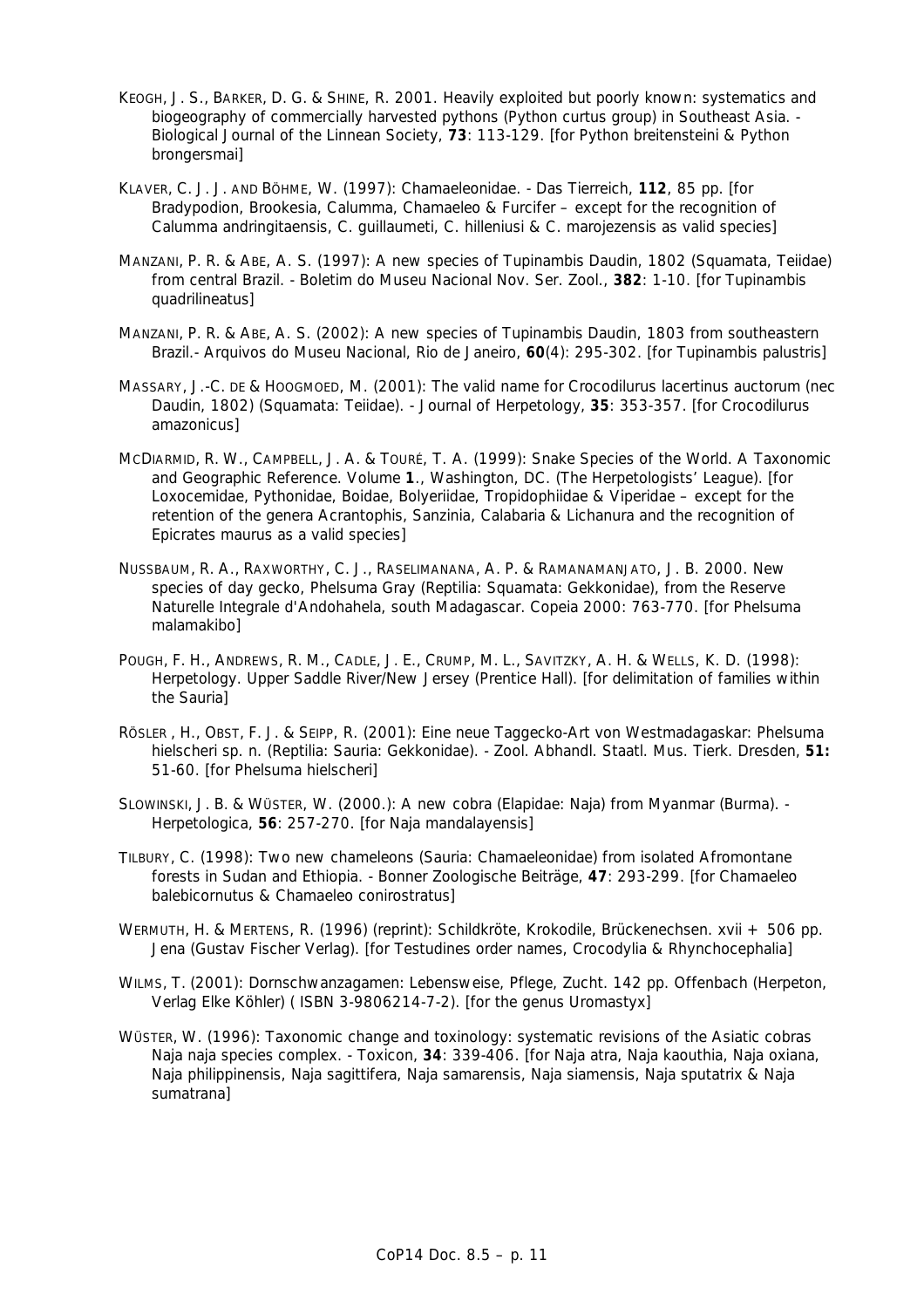## Amphibia

Add BROWN & al. 2006 and update FROST 2002 to FROST 2004 so that it reads:

- BROWN, J.L., SCHULTE, R. & SUMMERS, K. (2006): A new species of *Dendrobates* (Anura: Dendrobatidae) from the Amazonian lowlands of Peru. -- Zootaxa, **1152**: 45-58. [for *Dendrobates uakarii*]
- Taxonomic Checklist of CITES listed Amphibians, information extracted from FROST, D. R. (ed.) (2004), Amphibian Species of the World: a taxonomic and geographic reference, an online reference (http://research.amnh.org/herpetology/amphibia/index.html) Version 3.0 as of 7April 2006 (pdf available on the CITES website) [for Amphibia]

Elasmobranchii, Actinopterygii & Sarcopterygii

 No change, so it reads:ESCHMEIER, W. N. (1998): Catalog of Fishes. 3 vols. California Academy of Sciences. [for all fishes]

- HORNE, M. L. (2001): A new seahorse species (Syngnathidae: *Hippocampus*) from the Great Barrier Reef – Records of the Australian Museum**, 53:** 243-246. [for *Hippocampus*]
- KUITER, R. H. (2001): Revision of the Australian seahorses of the genus *Hippocampus* (Syngnathiformes: Syngnathidae) with a description of nine new species – Records of the Australian Museum, **53**: 293-340. [for *Hippocampus*]
- KUITER, R. H. (2003): A new pygmy seahorse (Pisces: Syngnathidae: *Hippocampus*) from Lord Howe Island – Records of the Australian Museum, **55**: 113-116. [for *Hippocampus*]
- LOURIE, S. A. & RANDALL, J. E. (2003): A new pygmy seahorse, *Hippocampusdenise* (Teleostei: Syngnathidae), from the Indo-Pacific – Zoological Studies, 42: 284-291. [for *Hippocampus*]
- LOURIE, S. A., VINCENT, A. C. J. & HALL, H. J. (1999): Seahorses. An identification guide to the world's species and their conservation. Project Seahorse, (ISBN 0 9534693 0 1) (Second edition available on CD-ROM). [for *Hippocampus*]

#### Arachnida

Change the PLATNICK reference for Theraphosidae, so that reads:

LOURENÇO, W. R. & CLOUDSLEY-THOMPSON, J. C. (1996): Recognition and distribution of the scorpions of the genus *Pandinus* Thorell, 1876 accorded protection by the Washington Convention. - Biogeographica, **72**(3): 133-143. [for scorpions of the genus *Pandinus*]

Taxonomic Checklist of CITES listed Spider Species, information extracted from PLATNICK, N. (2006), The World Spider Catalog, an online reference (http://research.amnh.org/entomology/spiders/catalog/Theraphosidae.html), Version 6.5 as of April 7 2006 (pdf available on the CITES website) [for Theraphosidae]

#### Insecta

MATSUKA, H. (2001): Natural History of Birdwing Butterflies. 367 pp. Tokyo (Matsuka Shuppan). (ISBN 4-9900697-0-6). [for birdwing butterflies of the genera *Ornithoptera*, *Trogonoptera* and *Troides*]

#### **FLORA**

The Nomenclature Commitee also recommends that the Annex to Resolution Conf. 12.11(Rev. CoP13) Annex be amended and updated by replacing the list of standard references adopted by the Conference of the Parties (Flora) with the following:

a) *The Plant-Book*, second edition, [D.J. Mabberley, 1997, Cambridge University Press (reprinted with corrections 1998)] for the generic names of all plants listed in the Appendices of the Convention, unless they are superseded by standard checklists adopted by the Conference of the Parties);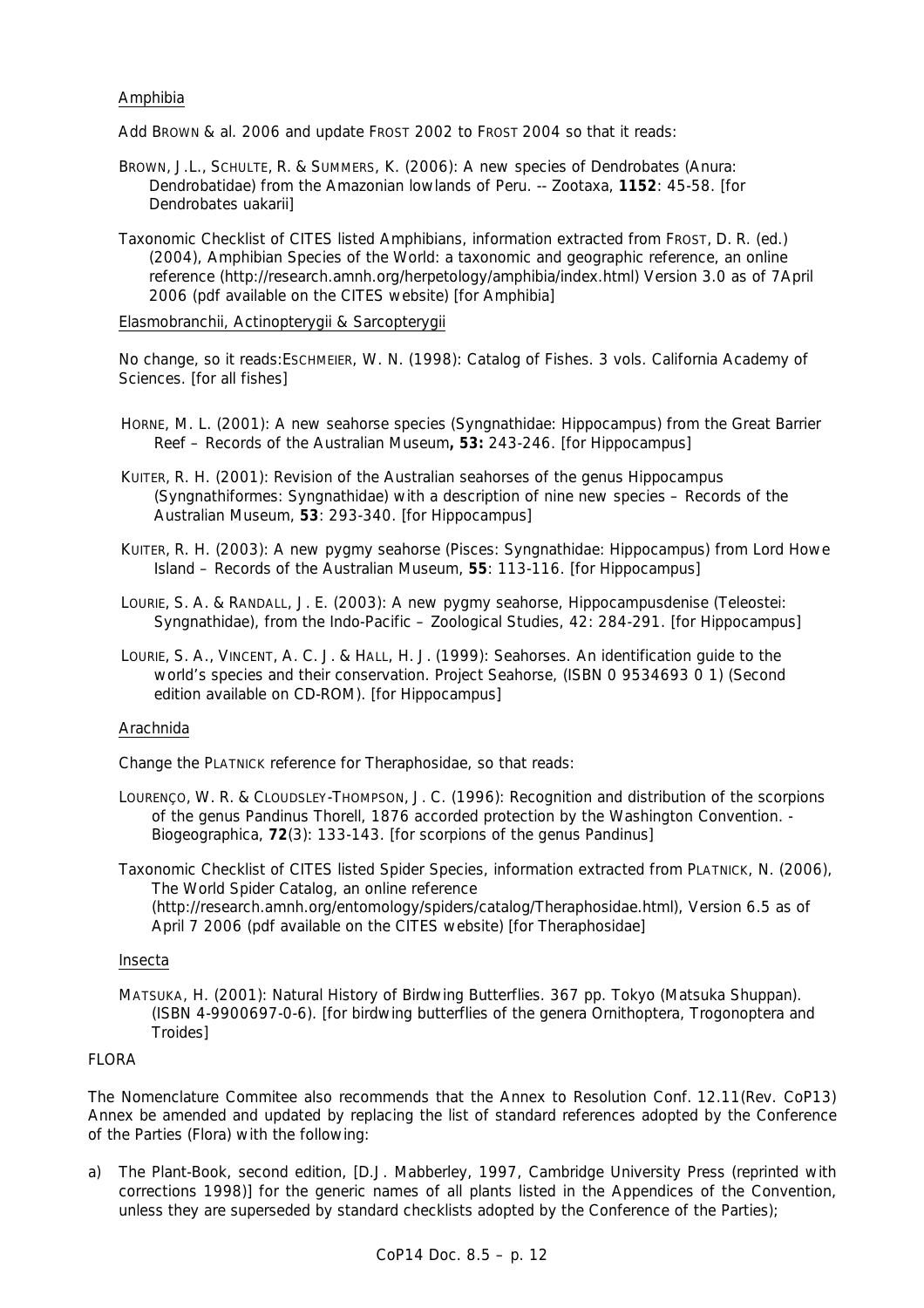- b) *A Dictionary of Flowering Plants and Ferns*, 8th edition, (J.C. Willis, revised by H.K. Airy Shaw, 1973, Cambridge University Press) for generic synonyms not mentioned in *The Plant-Book*, unless they are superseded by standard checklists adopted by the Conference of the Parties as referenced below in paragraphs c) to n);
- c) *A World List of Cycads* (D.W. Stevenson, R. Osborne and K.D. Hill, 1995; In: P. Vorster (Ed.), Proceedings of the Third International Conference on Cycad Biology, pp. 55-64, Cycad Society of South Africa, Stellenbosch) and its updates accepted by the Nomenclature Committee, as a guideline when making reference to names of species of Cycadaceae, Stangeriaceae and Zamiaceae;
- d) *CITES Bulb Checklist* (A.P. Davis et al., 1999, compiled by the Royal Botanic Gardens, Kew, United Kingdom of Great Britain and Northern Ireland) and its updates accepted by the Nomenclature Committee, as a guideline when making reference to the names of species of *Cyclamen* (Primulaceae) and *Galanthus* and *Sternbergia* (Liliaceae);
- e) *CITES Cactaceae Checklist,* second edition, (1999, compiled by D. Hunt, Royal Botanic Gardens, Kew, United Kingdom of Great Britain and Northern Ireland) and its updates accepted by the Nomenclature Committee, as a guideline when making reference to names of species of Cactaceae;
- f) *CITES Carnivorous Plant Checklist,* second edition, (B. von Arx et. al., 2001, Royal Botanic Gardens, Kew, United Kingdom of Great Britain and Northern Ireland) and its updates accepted by the Nomenclature Committee, as a guideline when making reference to names of species of *Dionaea, Nepenthes* and *Sarracenia*;
- g) *CITES Aloe and Pachypodium Checklist* (U. Eggli et al. 2001, compiled by Städtische Sukkulenten-Sammlung, Zurich, Switzerland in collaboration with the Royal Botanic Gardens, Kew, United Kingdom of Great Britain and Northern Ireland)) and its update Lüthy, J.M. (2007). An Update and Supplement to the CITES *Aloe* & *Pachypodium* Checklist. CITES Management Authority of Switzerland, Bern, Switzerland. (CITES Website) accepted by the Nomenclature Committee, as a guideline when making reference to the names of species of *Aloe* and *Pachypodium;*
- h) *World Checklist and Bibliography of Conifers* (A. Farjon, 2001) and the updates accepted by the Nomenclature Committee, as a guideline when making reference to the names of species of *Taxus;*
- i) *CITES Orchid Checklist*, (compiled by the Royal Botanic Gardens, Kew, United Kingdom) and the updates accepted by the Nomenclature Committee, as a guideline when making reference to the names of species of *Cattleya, Cypripedium, Laelia, Paphiopedilum, Phalaenopsis, Phragmipedium, Pleione* and *Sophronitis* (Volume 1, 1995) and *Cymbidium, Dendrobium, Disa, Dracula* and *Encyclia* (Volume 2, 1997), and *Aerangis, Angraecum, Ascocentrum, Bletilla, Brassavola, Calanthe, Catasetum, Miltonia, Miltonioides* and Miltoniopsis*, Renanthera, Renantherella, Rhynchostylis, Rossioglossum, Vanda and Vandopsis* (Volume 3, 2001); and *Aerides*, *Coelogyne*, *Comparettia* and *Masdevallia* (Volume 4, 2006);
- j) *The CITES Checklist of Succulent Euphorbia Taxa (Euphorbiaceae), Second edition* (S. Carter and U. Eggli, 2003, published by the Federal Agency for Nature Conservation, Bonn, Germany) and the updates accepted by the Nomenclature Committee, as a guideline when making reference to the names of species of succulent euphorbias;
- k) *Dicksonia species of the Americas* (2003, compiled by Bonn Botanic Garden and the Federal Agency for Nature Conservation, Bonn, Germany) and the updates accepted by the Nomenclature Committee, as a guideline when making reference to the names of species of *Dicksonia*;
- l) Plants of Southern Africa: an annotated checklist. Germishuizen, G. & Meyer N.L. (eds.) (2003). Strelitzia 14: 561. National Botanical Institute, Pretoria, South Africa and the updates accepted by the Nomenclature Committee, as a guideline when making reference to the names of species of *Hoodia;*
- m) Lista de especies, nomenclatura y distribución en el genero *Guaiacum*. Davila Aranda & Schippmann  $(2006)$ : - Medicinal Plant Conservation 12:  $\#$ - $\#$ . (CITES Website) and the updates accepted by the Nomenclature Committee, as a guideline when making reference to the names of species of *Guaiacum; and*